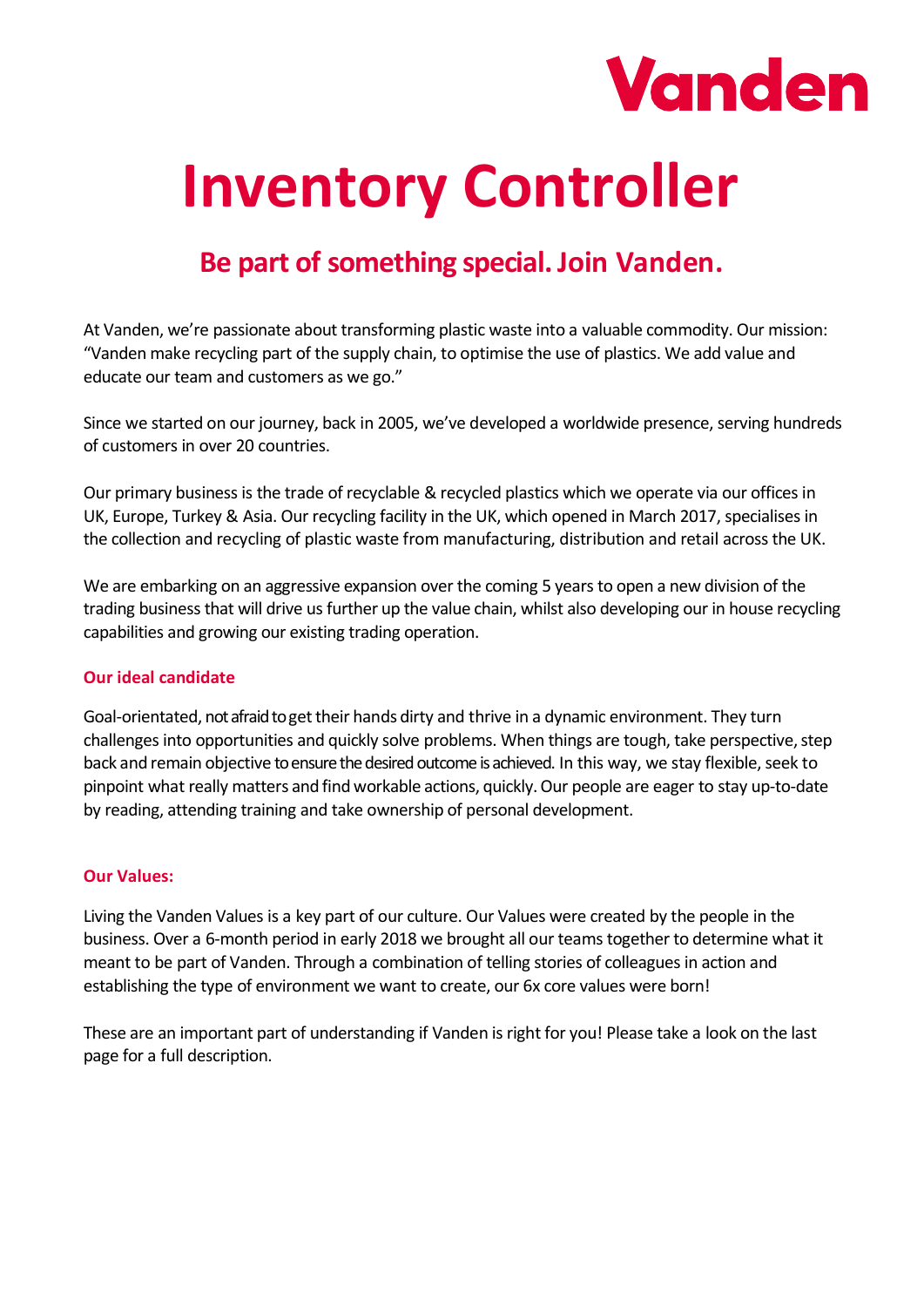## **Application Process**

To apply, you are required to produce a CV. These need to be tailored to the job description and person specification and show how you reflect the technical and behavioural requirements.

#### **The selection process:**

Successful candidates will be invited to attend a multi-phase assessment that includes:

**Step 1**: Initial Screening Call **Step 2:** Online Interview **Step 3:** Face to face Interview **Step 4:** Reference Checks

## **Job Summary**

To best support us, our ideal candidate will have the ability to work with people in all levels of the business from the production floor to management. Detail driven and analytical, you will demonstrate absolute ownership over your essential responsibilities to achieve the required outcomes.

Working closely with the General Manager, the Inventory Controller will take an 'on-the-job' approach to learning the business and how best to support the factory team in recording and analysing cost and inventory data, with a natural drive to achieve and excel. You will need excellent Excel Skills and an ability to understand and interpret numbers with a real focus for detail, as well as a willingness to complete other administrative work with good grace and competence.

You will take full ownership of inventory count and reconciliation and be happy to walk the shop floor and get your hands dirty as often as is needed. You will demonstrate creativity in problem solving and when faced with challenges you will need to be patient, yet tenacious and persistent. This is not a role for a desk bound "number cruncher", but someone who wants to make an impact on the ground, who can interpret and question information gathered and provide insight and analysis of real commercial value.

You will need an open mind-set and the ability to work flexibly in a team, with your problem-solving abilities providing opportunities to build and enjoy the interaction with colleagues. You will need to be an excellent communicator, impatient to use your initiative and be both investigative and imaginative.

With no fear of failure, you will appreciate being performance measured and demonstrate adherence to our processes and procedures as well as driving change where you see areas for improvement. You will see areas outside your comfort zone as an opportunity to learn and demonstrate a 'can-do attitude' in assisting in ad hoc duties as and when needed to support the wider team.

Therefore, this role is suited to an ambitious individual who is excited to help drive the development and smooth running of the factory as a whole.

## **Essential Duties & Responsibilities**

Meticulously log and collate data whether it is readily available or requires collection personally on the production floor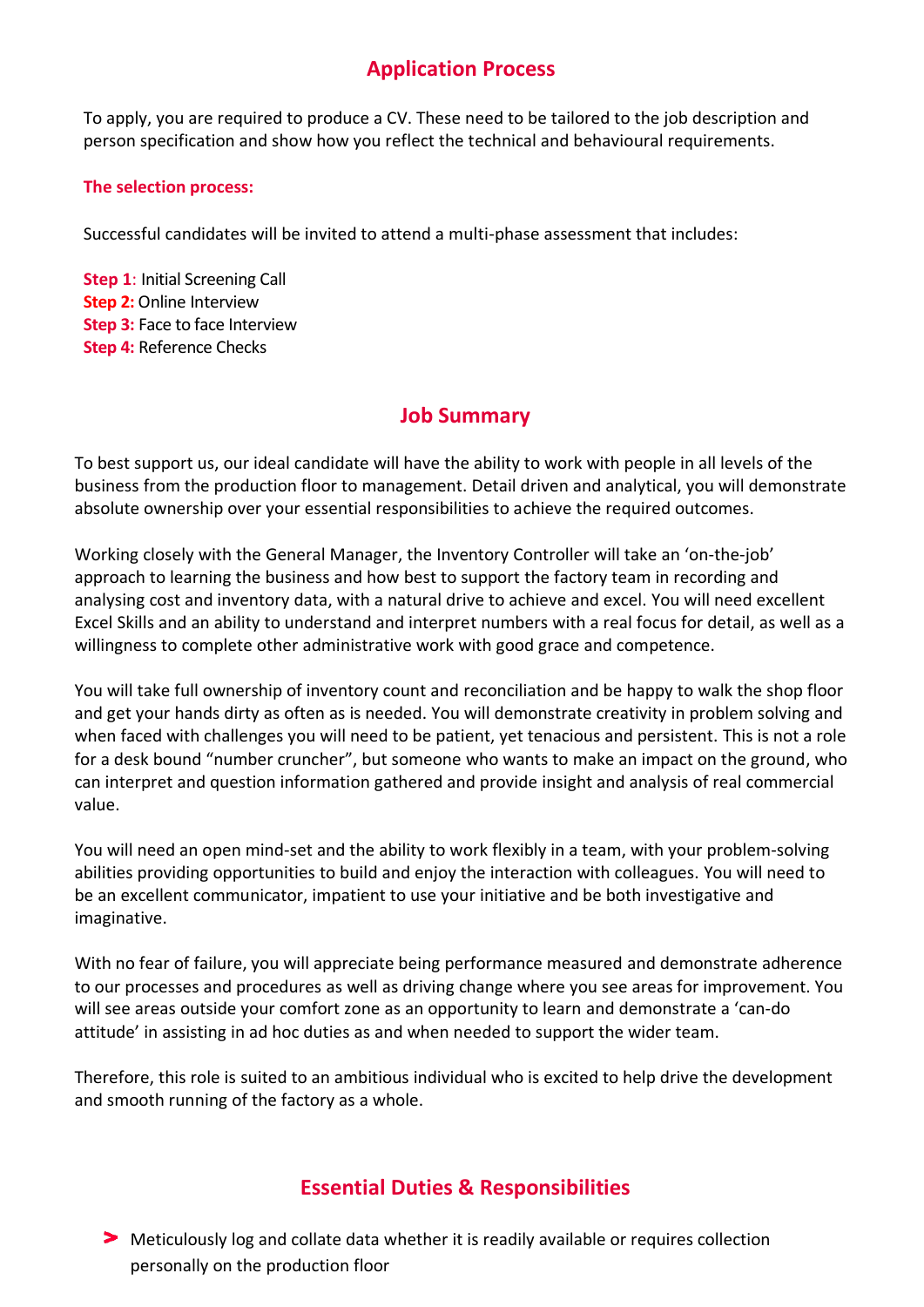- Control and maintain stock sheets, ensuring absolute accuracy to drive high quality financial reporting on a weekly basis
- Contribute to the production of financial information for monthly forecasting, budget and performance for the factory
- Monthly WIP and inventory valuation and reconciliation ensuring that any variances are investigated, resolved and reported on in a timely manner
- Ensure appropriate controls are in place for all factory procurement, communicating with central finance teams to ensure alignment with company policy
- Utilise knowledge and experience to identify day to day inventory control issues and identify inventory control implications resulting from changing circumstances and enlist the support of team members to resolve
- Work with operations and business development teams to investigate unexpected results or adverse trends, and communicate outcomes to management to drive prioritisation and resolution
- **The Step 1** Conduct ad hoc research and analysis for reporting as requested
- Assist in the implementation and maintenance of administrative filing procedures and systems to aid efficiency
- Assisting in financial documentation filing and archiving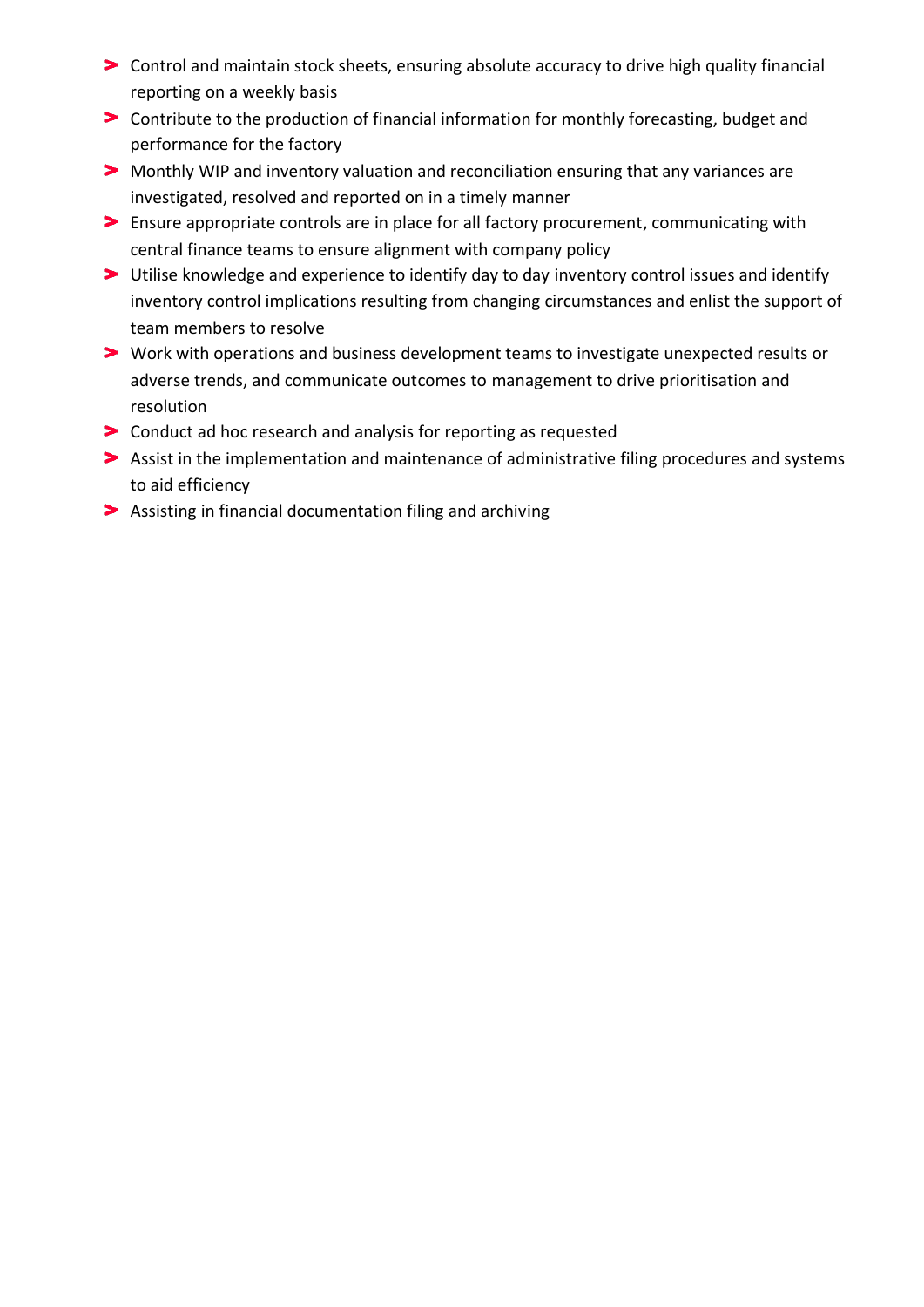### **Person Specification**

#### (all criteria are essential unless otherwise indicated)

#### Knowledge (Education & Related Experience):

- Minimum of 2 'A' levels in relevant subjects
- Experience of taking responsibility for month end reporting of Work in Progress and Inventory reporting
- Experience of producing detailed costing reports and analysis that drove change with positive impact on KPI's
- Experience enhancing standard operating procedures
- Experience using accounting software and/or ERP systems is an advantage but not essential
- Experience working within a finance department is an advantage but not essential
- Proficient using Excel in particular and the Microsoft Office 365 suite

#### Skills & Abilities:

- **Highly organized and detail oriented**
- Able to stand back and review data/information to see the 'big picture'
- Ability to apply logic and reasoning to complicated situations
- Anticipate opportunities and risks
- Be creative in implementing solutions to drive efficiencies and ultimately margin
- Capable of building rapport quickly with colleagues and customers
- Adept at effective colleague collaboration in achieving results
- Manage and respond rapidly to changing/competing priorities
- Highly organised, able to work independently to plan own time, e.g. use electronic calendars and reminders
- > Capable of following internal procedures
- Able to present and clearly communicate information in speaking and writing
- Able to ensure tasks are completed on time and to a high standard
- Able to confidently communicate with all levels across an organization as well as with those outside the business

#### Competencies:

- *Our Non-Negotiables:* Action oriented, Builds strong relationships, Curious, Driven to learn, Empathetic, Investigative, Reflective, Resilient, Resourceful, Seeks feedback, Trustworthy
- A people person who strives to grow and enhance their skill set in areas outside of their comfort zone
- Willing to take ownership of the role and drive success
- > A proactive problem solver
- Fast learner and ability to deliver under pressure
- Self-aware and reflective on successes and failures seeks feedback
- Resilient able to quickly overcome disappointment and failure
- **Not afraid to have challenging conversations**
- **Professional and ethical in their approach**
- > Values team above self